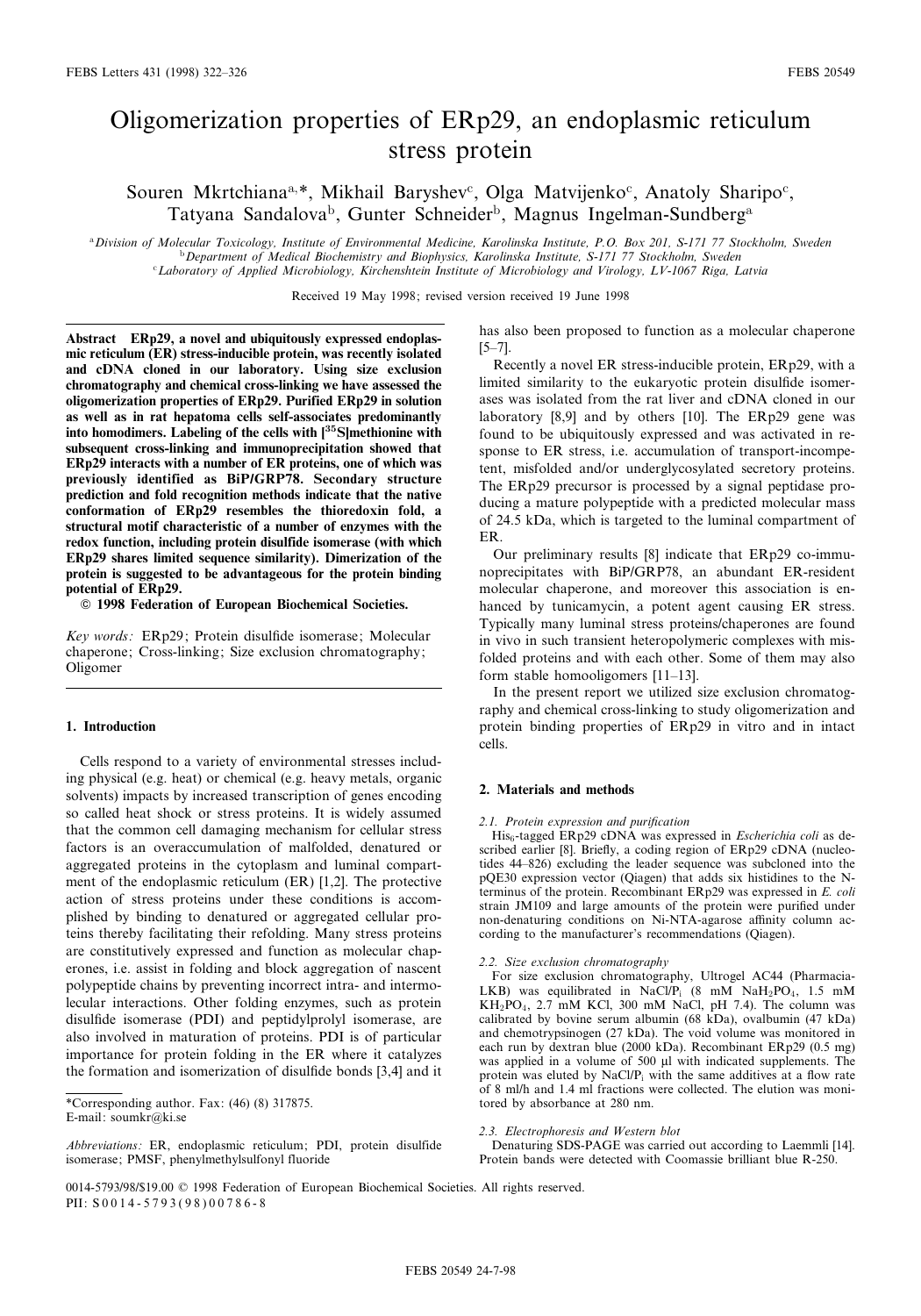For immunoblot analysis, the electrophoretically separated proteins were transferred to a nitrocellulose membrane and probed with polyclonal antibodies raised against recombinant ERp29 as described earlier [8]. Immunoreactive bands were visualized by enhanced chemiluminescence according to the manufacturer's specifications (Amersham).

#### 2.4. Chemical cross-linking

For cross-linking in solution, ERp29 was incubated in 40 mM HEPES, 0.2 M NaCl, pH 7.4 with various concentrations of a water-soluble, uncleavable, homobifunctional cross-linker, BS<sup>3</sup> (Pierce), at room temperature for 10 min. The reaction was stopped by adding 50 mM Tris-HCl, pH 8.0 and the samples were incubated on ice for 10 min before processing by SDS-PAGE and Coomassie blue staining. Alternatively ERp29 was cross-linked in the same buffer with glutaraldehyde or dithiobis(succinimidyl propionate) (DSP; Pierce).

FAO cells (a rat hepatoma line obtained from M. Weiss, Pasteur Institute, Paris, France) were grown, cross-linked with DSP on ice for 30 min and lysed as described elsewhere [8]. Cell lysates were processed by SDS-PAGE with subsequent immunoblotting. In another set of experiments, the cells were labeled for 3 h with  $\int^{35}$ S]methionine (Amersham), cross-linked with DSP and lysed. ERp29 was immunoprecipitated from the cell lysates and immune complexes were analyzed by SDS-PAGE with subsequent autoradiography.

## 2.5. Structure predictions

Computer-assisted secondary structure and fold recognition predictions were accomplished using a system of neural networks, PHDsec [15], and fold recognition method `gonnet+predd' [16] available at http://www.doe-mbi.ucla.edu/people/frsvr/frsvr.html.

## 3. Results

# 3.1. Analysis of purified ERp29 by size exclusion chromatography

The mature form of ERp29 was overexpressed in E. coli as a His-tagged fusion protein and purified to apparent homogeneity as described previously [8]. Size exclusion chromatography was used to determine the native molecular mass of the recombinant protein. The protein was eluted as a sharp peak in the fractions corresponding to a molecular mass of  $\sim$  55 kDa, whereas no absorbance at 280 nm was registered in the fractions corresponding to the molecular mass of the monomeric form of mature ERp29 (24.5 kDa) (Fig. 1A). This suggests that at the concentration of about 1 mg/ml, ERp29 in solution exists predominantly as a dimer. Some additional small peaks eluting earlier than the dimer were also detected, suggesting that a minor portion of the ERp29 molecules are assembled in higher-order multimers. In order to assess the nature of forces stabilizing the oligomeric forms of ERp29, the protein was incubated with a non-ionic detergent (0.5% NP-40) or 1 M NaCl and subjected to chromatography. As evident from the elution profile (Fig. 1B,C) none of these compounds was able to shift the equilibrium towards the formation of monomeric species or cause dissociation of the oligomers. Divalent cations such as  $Ca^{2+}$  and  $Mg^{2+}$  were also ineffective in this sense (results not shown).

# 3.2. Analysis of multiple species of purified  $ERp29$  by cross-linking

To obtain further information on the nature and proportion of ERp29 species in solution, the protein samples were subjected to cross-linking utilizing the non-cleavable homobifunctional cross-linker BS<sup>3</sup>. Cross-linked species were then resolved by denaturing PAGE and stained with Coomassie blue. The results presented in Fig. 2A are essentially consis-



Fig. 1. Size exclusion chromatography of purified ERp29. Recombinant ERp29 (1 mg/ml) was applied on Ultrogel AC44 column and eluted as described in Section 2. Presented are fractions after the void volume. The column was calibrated using molecular mass standards bovine serum albumin (68 kDa), ovalbumin (47 kDa) and chemotrypsinogen (27 kDa). A: No additions. B: 1 M NaCl. C: 0.5% NP-40.

tent with the chromatography data. ERp29 molecules at a concentration of 0.2 mg/ml are cross-linked in a dimer with a minor fraction assembled in multimers. Interestingly, even in the non-cross-linked sample (Fig. 2A, lane 1) we observed a faint band corresponding to the molecular mass of the dimer, indicating that even under denaturing conditions of SDS-PAGE, a small amount of the dimer molecules remains intact. Immunoblotting of the same samples demonstrated immunostaining of this 50 kDa band, verifying its identity as a dimer of ERp29 (results not shown). There are few reports in the literature where dimeric proteins have been found resistant to dissociation under the conditions of SDS-PAGE [17,18], apparently due to the very high binding constants of dimeric interactions [19]. The relatively broad banding pattern of cross-linked samples and the appearance of the second lower band apparently attribute to some heterogeneity in the intra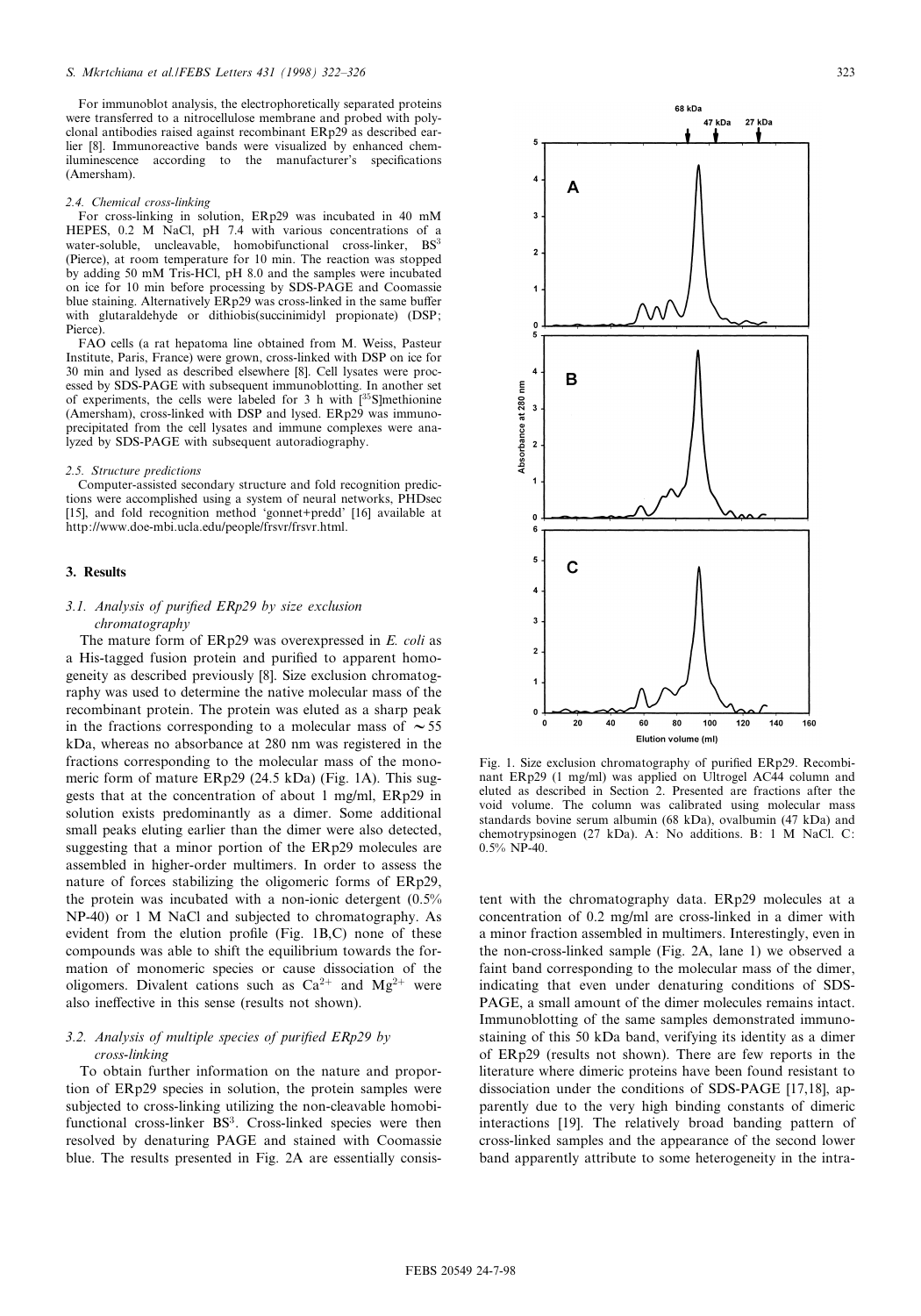molecular cross-linking. Under the same conditions the molecular mass of ovalbumin remains unchanged, indicating the specificity of cross-linking (Fig. 2B).

The dimeric form of ERp29 could be chased by increasing concentrations of  $BS<sup>3</sup>$  to the higher-order oligomers and some of them were even too large to be resolved by a 12% SDS gel (Fig. 2A, lanes 2–6). Apparently high concentrations of  $BS<sup>3</sup>$ caused non-specific extensive cross-linking of dimeric species of ERp29. A similar trend was seen in the samples with high, non-physiological concentration of ERp29 (Fig. 2C, lane 3). SDS-PAGE analysis under non-reducing conditions demonstrated an identical migration of the ERp29 band (Fig. 2D), which is a clear indication of a non-disulfide nature of bonds linking ERp29 molecules in the dimer. The additional  $\sim 60$ kDa band (Fig. 2D, lane 2) may represent the native oligomeric form of a minor bacterial contaminant with disulfide bridge(s) (e.g.  $\sim$  28 kDa polypeptide is visible in lane 1 but absent under non-reducing conditions (lane 2)). As in the case of size exclusion chromatography, neither high salt nor the detergent could dissociate the oligomers of ERp29 (Fig. 2A, lanes 7 and 8). These results were also confirmed using other



Fig. 2. Cross-linking of purified ERp29. A: Recombinant ERp29  $(0.2 \text{ mg/ml})$  was cross-linked by  $BS^3$  and samples were processed by SDS-PAGE with gels stained with Coomassie blue. Lane 1, control; lanes 20-6, 0.05-10 mM  $BS^3$ ; ERp29 was cross-linked by 0.1 mM BS<sup>3</sup> in the presence of 1 M NaCl (lane 7) and 0.5% NP-40 (lane 8). B: Ovalbumin (1 mg/ml) was cross-linked under identical conditions by 0.1 mM  $BS^3$  (lane 2). C: Cross-linking of various concentrations of  $ERp29$  by  $0.05$  mM  $BS<sup>3</sup>$  (lane 1, 0.2 mg/ml; lane 2, 2 mg/ml; lane 3, 10 mg/ml). The same amount of protein  $(3 \mu g)$  was applied to each well. D: SDS-PAGE of ERp29 (0.2 mg/ml) under reducing (lane 1) and non-reducing conditions (lane 2). m, monomer; d, dimer.



Fig. 3. Cross-linking in FAO cells. A: Cells were treated with: vehicle (Me<sub>2</sub>SO) (lane 1) or 0.1-1 mM DSP (lanes 2-4). After crosslinking cells were lysed and processed by non-reducing SDS-PAGE and immunoblotting using polyclonal ERp29 antibodies. B: Cells were labeled with  $[35S]$ methionine and treated with Me<sub>2</sub>SO (lane 1) or 0.1-1 mM DSP (lanes 2-4) before lysis. Lysates from equal numbers of cells were immunoprecipitated with ERp29 antibodies and immune complexes resolved by non-reducing SDS-PAGE with subsequent autoradiography. C: Same as in B, but samples were run under reducing conditions. m, monomer; d, dimer.

cross-linkers, such as glutaraldehyde and DSP (data not shown).

#### 3.3. Chemical cross-linking in the FAO hepatoma cells

In order to examine the oligomerization of ERp29 in intact cells, FAO hepatoma cells were cross-linked by a cell-permeable, thiol-cleavable agent, DSP, lysed and immunoblotted with anti-ERp29 serum. Under non-reducing conditions of SDS-PAGE, which maintains complexes linked by DSP intact, the amount of ERp29 oligomers (mostly in the form of a dimer) was increasing in a dose-dependent manner (Fig. 3A). The appearance of the band migrating closely to the dimer (Fig. 3A, lanes 2^4) may be interpreted as a result of the intramolecular cross-linking. No oligomeric complexes were detected when samples were run under reducing conditions (data not shown). Immunoprecipitation of ERp29 from the <sup>35</sup>S-labeled cells revealed a number of co-immunoprecipitating polypeptides including an appreciable amount of the non-denatured dimer (Fig. 3B, lane 1). Cross-linking selectively enhances the amount of some co-immunoprecipitated proteins (e.g.  $\sim$  111 kDa and higher, 78 kDa (previously identified as BiP/GRP78, an abundant ER chaperone [8]), 65 kDa and 50 kDa migrating closely to the dimer) which appear to be the most probable interacting partners of ERp29 (Fig. 3B, lanes 2-4). However, the dose-dependent accumulation of the high molecular species as well as slight increase in the intensity of the dimer band may also reflect incomplete cleavage of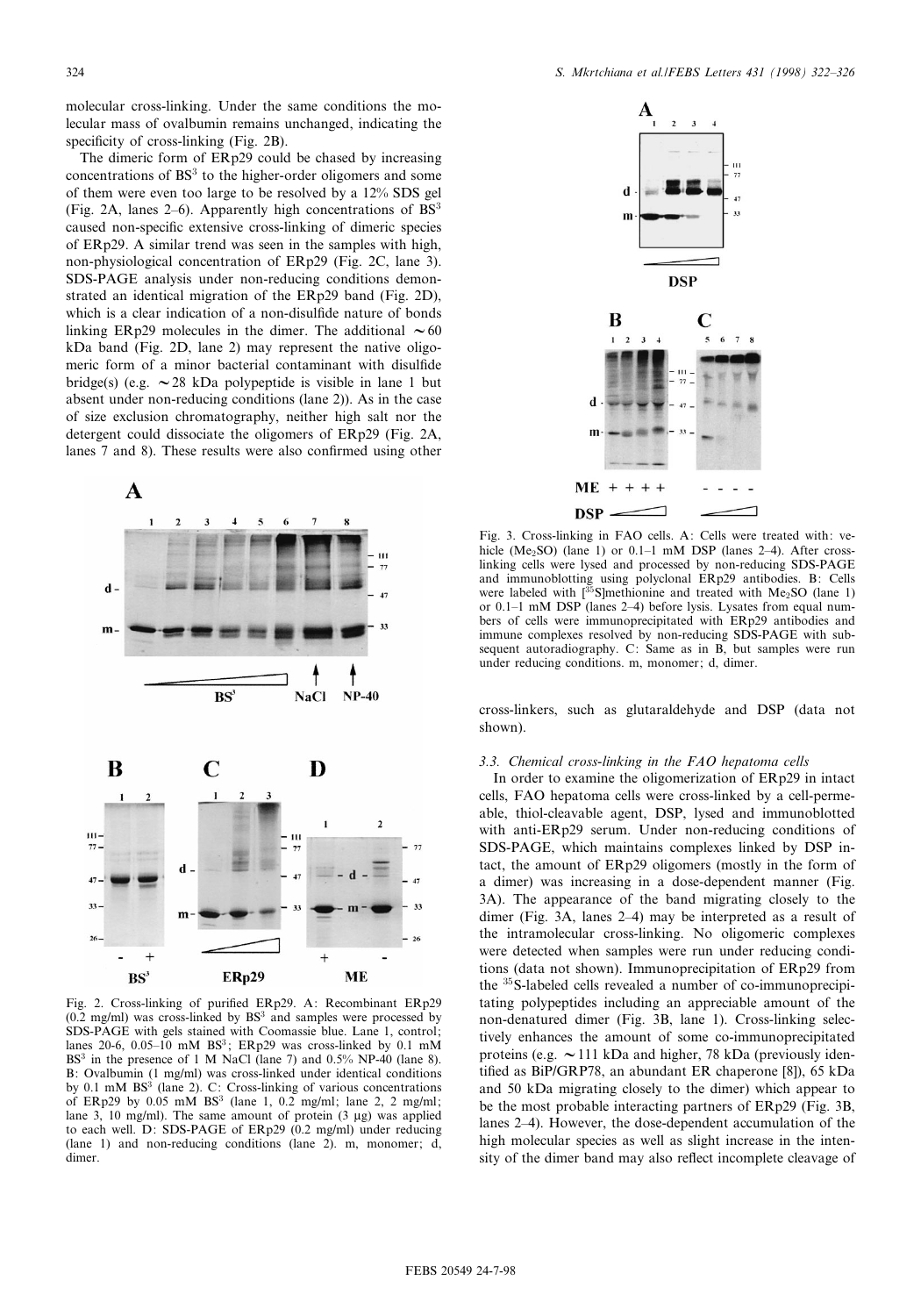

Fig. 4. Alignment of the N-domain of ERp29 with domain a of PDI and secondary structure prediction. The output from the fold recognition program was modified to highlight identical amino acids (dark shading) and conserved changes (lighter shading). Numbering of the ERp29 sequence starts from the beginning of the mature polypeptide. PDI sequence numbering starts from the precursor's first amino acid. b,  $\beta$ -sheet; h,  $\alpha$ -helix.

the DSP-formed complexes by mercaptoethanol. Under nonreducing conditions these complexes remain uncleaved which results in the amassing of large oligomers (Fig. 3C, lanes 6^8). ERp29 appears to be involved in some of them as judged by the detection of the ERp29-immunoreactive high molecular mass bands under non-reducing conditions in the cross-linked samples of FAO cells (Fig. 3A, lanes 2–4). The appearance of some high molecular mass material even in the non-crosslinked sample (Fig. 3C, lane 5) under non-reducing conditions is apparently due to the presence of co-immunoprecipitating polypeptides containing S-S bonds that are cleaved under reducing conditions.

Thus, cell culture experiments confirm that ERp29 exists mainly as a dimer in intact cells and may also be involved in some high-order homo- and/or heterocomplexes.

## 4. Discussion

 $ERn29$  $\overline{\mathbf{3}}$ 

 $h$   $hh$ 

PDI

Our data suggest that at micromolar concentrations in solution, as well as in intact cells, ERp29 has a well-defined quaternary structure with two ERp29 molecules assembled in a homodimer. However, as was shown by the cross-linking of the recombinant protein, ERp29 at high concentrations may also form very large aggregates. Considering the abundant accumulation of ERp29 under the stress conditions [8], we hypothesize that this feature of ERp29 might be essential for the putative stress defense-related function of ERp29. A similar functional significance of oligomerization was observed, for instance, in the binding of cohort protein GrpE to the bacterial chaperone DnaK [20] or in the `superoligomerization' of the small heat shock proteins upon heat shock [21]. In addition to the homooligomerization features, ERp29 may also interact with other polypeptides, as judged by its coimmunoprecipitation with a number of ER proteins (Fig. 3B). One of them was previously identified as BiP/GRP78 [8], which raises the intriguing possibility of the putative cooperation of ERp29 with BiP/GRP78 or other chaperones in the folding/refolding of secretory proteins in the ER.

ERp29 shares limited similarity with the group of protein disulfide isomerases from various organisms including plants, amoebae, a recently discovered protein from Drosophila with an unknown function [22], and to a lesser extent with the mammalian PDIs. The latter enzymes have a modular structure [23] and consist of two homologous thioredoxin domains (a and aP) containing an active site motif -Cys-Gly-His-Cysinvolved in thiol-disulfide reactions, two intermediate domains (b and b') lacking clearly assigned function and a C-terminal domain believed to be important for substrate binding [24]. Recent NMR studies on the structure of PDI domains have shown that, despite the lack of homology between segments a and b, each of them adopts a global fold very similar to that of a bacterial thioredoxin and the same structure was predicted for domains a' and b'  $[25,26]$ . Thus, it was suggested that the PDI molecule essentially consists of linked active and inactive thioredoxin-like modules, the structure that may have been evolved by means of partial gene duplication or shuffling of a common thioredoxin ancestral gene [26].

The sequence similarity between ERp29 and PDI (26% identity over a region of 111 amino acids) is detected in the N-termini of both proteins (Fig. 4), i.e. between the N-terminal segment of ERp29, comprising amino acids 1–126, and the a domain of PDI, although the active thioredoxin motif is absent in ERp29. Interestingly, alignment of ERp29 and ERp31 (a human analogue of ERp29; unpublished, GenBank accession number X94910) sequences [10] indicates a very strong conservation of the N-terminal domains of the human and rat proteins, thus highlighting its potential functional importance.

When ERp29 sequence was scrutinized by the secondary structure prediction and fold recognition methods [15,16], the sequence similarity between the N-domain of ERp29 and the a domain of PDI was augmented by the prediction of alike  $\alpha/\beta$ -type secondary structure (Fig. 4) and the same domain of ERp29 was predicted to adopt a thioredoxin-like global fold similar to the a and b domains of PDI. PDB database entry 1mek (structure of the a domain of PDI resolved by NMR) was the only one with a Z-score significantly over the confidence threshold needed to confirm the fold recognition (prediction results are available at http://www.doembi.ucla.edu/people/frsvr/preds/18329ERp29/18329ERp29.html).

The same domain of ERp29 also shares 34% identity over a stretch of 56 amino acids with the b domain of PDI which may reflect the early divergence of ERp29 from the ancestral PDI gene when the a and b domains were still closely related. Despite the decrease in sequence similarity between all three domains (a/b of PDI and N-terminal of ERp29) in the course of evolution, their thioredoxin-like conformation remained remarkably intact. A similar conservation of the three-dimensional structures was reported for the distantly related proteins where the amino acid identity level appeared to be almost random [27].

Darby et al. [28], analyzing the activity of various PDI constructs with reshuffled domain structures, found that full catalytic activity requires cooperative involvement of multiple PDI domains, and  $b/b'$  domains are of particular importance. It was suggested that these internal repeats enhance and diversify substrate binding capabilities of PDI as multiple thioredoxin modules may provide multiple sites of contact with substrate proteins [29–31].

Considering the similarities in sequence and conformation of the a and b domains of PDI and the N-terminal segment of ERp2 and also the advantages of multidomain composition with intrinsic homology, we hypothesize that dimerized ERp29 is essentially a variant of a modular molecule similar to PDI with two thioredoxin-like subunits placed close to each  $other - the structure that apparently favors efficient protein$